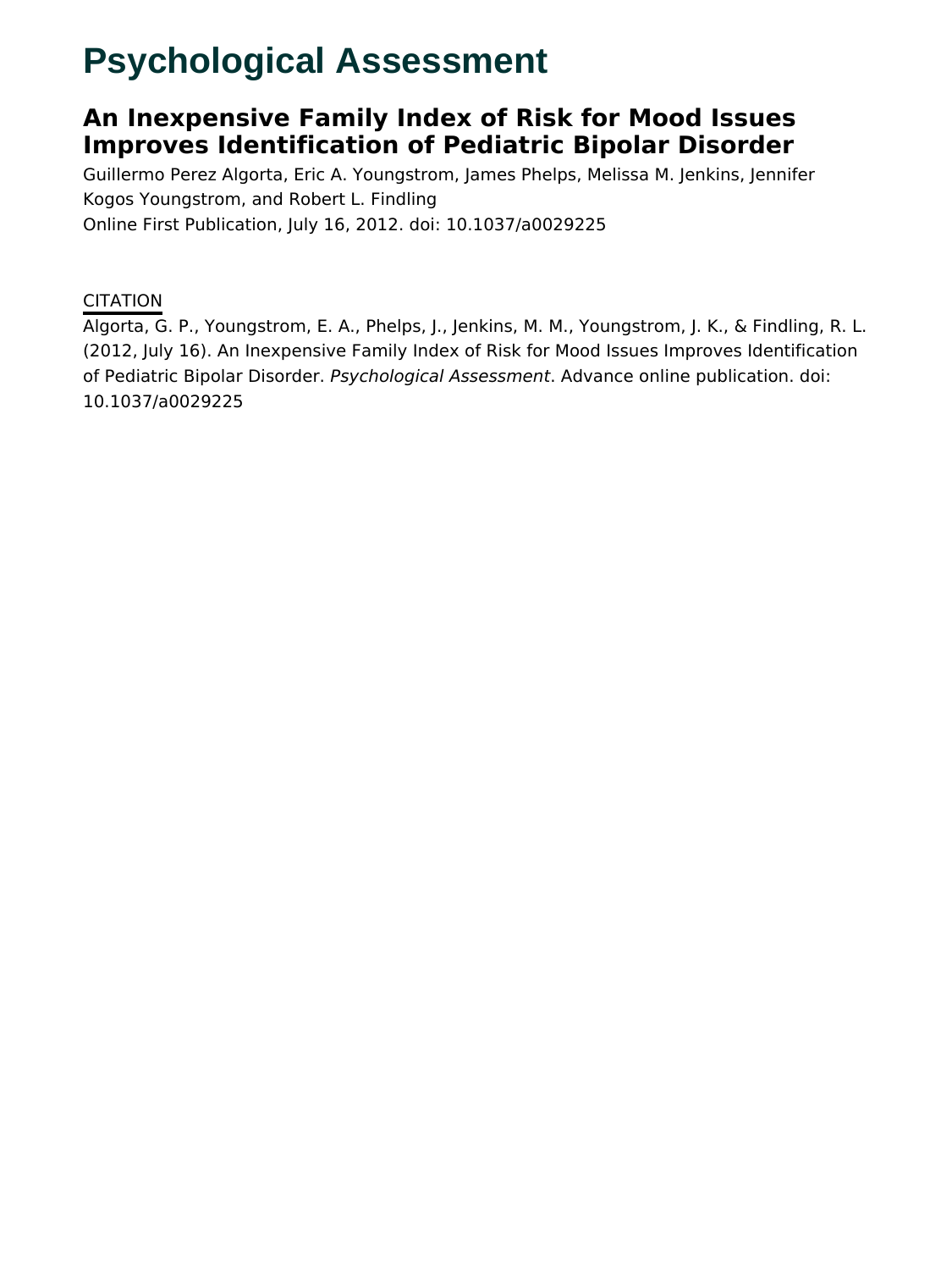# An Inexpensive Family Index of Risk for Mood Issues Improves Identification of Pediatric Bipolar Disorder

Guillermo Perez Algorta Centro Clinico del Sur, Montevideo, Uruguay, and University of North Carolina at Chapel Hill

Eric A. Youngstrom University of North Carolina at Chapel Hill and Case Western Reserve University

James Phelps Samaritan Mental Health, Corvallis, Oregon Melissa M. Jenkins and Jennifer Kogos Youngstrom University of North Carolina at Chapel Hill

## Robert L. Findling Case Western Reserve University School of Medicine

Family history of mental illness provides important information when evaluating pediatric bipolar disorder (PBD). However, such information is often challenging to gather within clinical settings. This study investigates the feasibility and utility of gathering family history information using an inexpensive method practical for outpatient settings. Families ( $N = 273$ ) completed family history, rating scales, and the Mini-International Neuropsychiatric Interview (Sheehan et al., 1998) and the Kiddie Schedule for Affective Disorders and Schizophrenia for School-Age Children (Kaufman et al., 1997) about youths 5–18 (median = 11) years of age presenting to an outpatient clinic. Primary caregivers completed a half-page Family Index of Risk for Mood issues (FIRM). All families completed the FIRM quickly and easily. Most (78%) reported 1+ relatives having a history of mood or substance issues ( $M = 3.7$ ,  $SD = 3.3$ ). A simple sum of familial mood issues discriminated cases with PBD from all other cases (area under receiver operating characteristic [AUROC] .63,  $p = .006$ ). FIRM scores were specific to youth mood disorder and not attention-deficit/hyperactivity disorder or disruptive behavior disorder. FIRM scores significantly improved the detection of PBD even controlling for rating scales. No subset of family risk items performed better than the total. Family history information showed clinically meaningful discrimination of PBD. Two different approaches to clinical interpretation showed validity in these clinically realistic data. Inexpensive and clinically practical methods of gathering family history can help to improve the detection of PBD.

*Keywords:* pediatric bipolar disorder, family history, community mental health, assessment, sensitivity and specificity

Bipolar disorder is a highly heritable condition, with both strong genetic (Smoller & Finn, 2003) and environmental contributions (Tsuchiya, Byrne, & Mortensen, 2003) to the risk of illness. Because of this, identifying a family history of mood disorder can be helpful in clarifying the diagnostic formulation for youths (Hodgins, Faucher, Zarac, & Ellenbogen, 2002; Youngstrom & Duax, 2005), who often show ambiguous clinical presentations (Axelson et al., 2006; Lewinsohn, Klein, & Seeley, 2000; Young-

Guillermo Perez Algorta, Centro Clinico del Sur, Montevideo, Uruguay, and Department of Psychology, University of North Carolina at Chapel Hill; Eric A. Youngstrom, Departments of Psychology and Psychiatry, University of North Carolina at Chapel Hill, and Department of Psychology, Case Western Reserve University; James Phelps, Department of Psychiatry, Samaritan Mental Health, Corvallis, Oregon; Melissa M. Jenkins and Jennifer Kogos Youngstrom, Department of Psychology, University of North Carolina at Chapel Hill; Robert L. Findling, Department of Psychiatry, Case Western Reserve University School of Medicine.

We thank the families who participated in this research. This work was supported in part by National Institutes of Health (NIH) Grant R01MH066647 (principal investigator: Eric A. Youngstrom). Eric A. Youngstrom has acted as a consultant with Lundbeck and received travel support from Bristol-Myers Squibb. Robert L. Findling receives or has received research support, acted as a consultant for, received royalties

from, and/or served on a speaker's bureau for Abbott, Addrenex, Alexza, American Psychiatric Press, AstraZeneca, Biovail, Bristol-Myers Squibb, Forest, GlaxoSmithKline, Guilford Press, Johns Hopkins University Press, Johnson & Johnson, KemPharm Lilly, Lundbeck, Merck, National Institutes of Health, Neuropharm, Novartis, Noven, Organon, Otsuka, Pfizer, Physicians' Post-Graduate Press, Rhodes Pharmaceuticals, Roche, Sage, Sanofi-Aventis, Schering-Plough, Seaside Therapeutics, Sepracore, Shionogi, Shire, Solvay, Stanley Medical Research Institute, Sunovion, Supernus Pharmaceuticals, Transcept Pharmaceuticals, Validus, WebMD, and Wyeth. James Phelps discontinued participation on speakers' bureaus in 2008; prior to that time he received honoraria from GlaxoSmithKline and AstraZeneca. He receives royalties from McGraw-Hill for a book on bipolar II in adults.

Correspondence concerning this article should be addressed to Eric A. Youngstrom, Department of Psychology, University of North Carolina at Chapel Hill, Davie Hall, CB3270, Chapel Hill, NC 27599-3270. E-mail: eay@unc.edu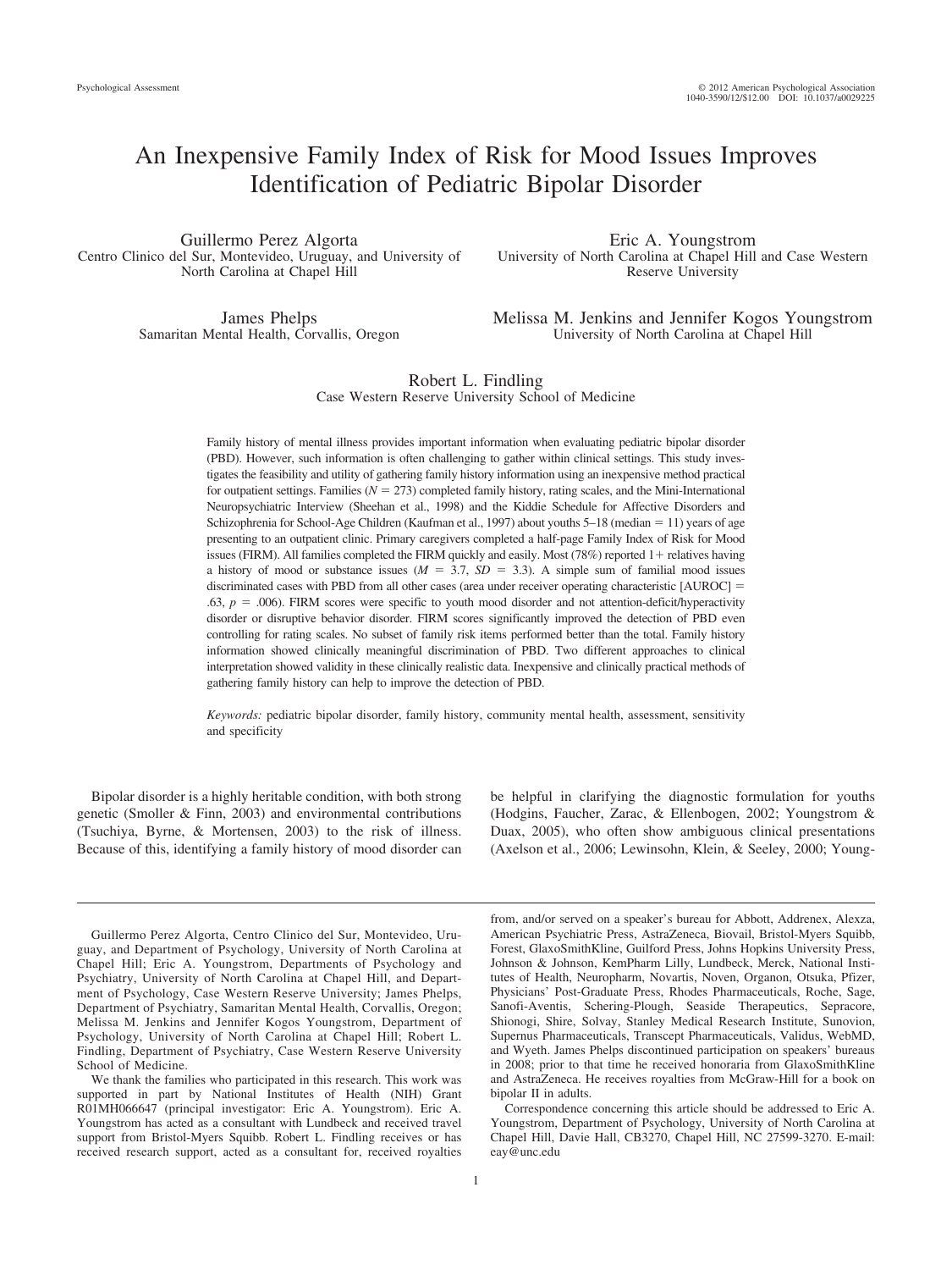strom, 2009). Family history of bipolar disorder has been recommended as a key piece of evidence to be included in actuarial and evidence-based approaches for assessing bipolar disorder (Quinn & Fristad, 2004; Youngstrom, Findling, Youngstrom, & Calabrese, 2005). Based on meta-analyses of at-risk youths who have a parent with bipolar disorder, a history of bipolar disorder is associated with at least a fivefold increase in risk for the youth developing bipolar (Hodgins et al., 2002). Family history of mood disorder—and of bipolar disorder in particular—is useful information for clinicians who are trying to assess risk of bipolar disorder in youths and to weigh and interpret ambiguous clinical presentations. In much the same way, practitioners in other areas of medicine are already using family history, in combination with other established risk factors such as smoking or obesity, to improve clinical assessment and promote early identification of illnesses such as heart disease or cancer (Guyatt & Rennie, 2002).

However, despite the potential utility of family history information, it is often difficult to gather in a systematic fashion. Complicating factors include a general failure to collect standardized family history as a part of standard practice (Garb, 1998), the expense and cumbersome nature of available semistructured interviews (Andreasen, Endicott, Spitzer, & Winokur, 1977; Nurnberger et al., 1994; Weissman et al., 2000), the potential for families to be unaware of formal diagnoses or perhaps to have been misdiagnosed (DelBello, Lopez-Larson, Soutullo, & Strakowski, 2001; Neighbors, Trierweiler, Ford, & Muroff, 2003; Strakowski et al., 1997; Strakowski et al., 2003), and the frequent lack of availability of fathers and other relatives for direct interview. These factors often compel clinicians to rely on mothers to provide collateral family history during the evaluation of youths.

There are different strategies for collecting information about family history. These approaches can be categorized broadly as the *family history* and *family study* methods. The family history method is a simple report about the presence of specific diseases or various disorders from one family member about another (Andreasen et al., 1977; Andreasen, Rice, Endicott, Reich, & Coryell, 1986; Baker, Berry, & Adler, 1987; Thompson, Orvaschel, Prusoff, & Kidd, 1982). In contrast, the family study method requires the direct clinical assessment of all members of the family. This strategy has higher validity because the diagnosis is more accurate, but it has a markedly higher cost; and it may not be possible for all family members, as some may be unreachable or even deceased (Hardt & Franke, 2007). Whereas the family study method would have the greatest internal validity for research purposes, the family history method more closely approximates what would be typically done in clinical practice and thus has greater generalizability.

There is a growing consensus in the field that having at least some information about family history is better than not having any (Birmaher et al., 2009; Geller et al., 2006; Hardt & Franke, 2007; Wozniak, Biederman, Mundy, Mennin, & Faraone, 1995). Also, family history about more severe conditions appears to have greater validity than does family history about less severe diseases (Hardt & Franke, 2007).

On the other hand, once the data about family history have been collected, the next question is what to do with them? Different scoring strategies have been proposed to optimize the use of this information. Approaches range from a simple dichotomization family history present/absent—to a more complex scoring mechanism that takes into account the density of the disorder (i.e., the number of family members who have the disorder; Milne et al., 2008). There is some evidence that density scores have greater predictive validity than do dichotomous scores. The observed number of family members with a positive history of disorder is considered the best strategy with disorders with low or moderate prevalence, such as suicide, or bipolar disorder (Milne et al., 2008).

The goal of the present investigation was to determine the feasibility of gathering family history of mood disorders and related conditions, balancing the competing goals of being clinically meaningful yet sufficiently inexpensive, and being low burden enough to be well tolerated. This study also tested the validity of this index of family history as a risk factor for pediatric bipolar disorder, both by evaluating the discriminative validity of family history as a predictor of youth diagnoses of bipolar disorder and by examining the discriminative validity with regard to diagnoses of attention-deficit/hyperactivity disorder (ADHD) in youths. Also, we studied the accuracy of components of the family history index compared to a structured diagnostic interview, a "family study" method of capturing the diagnoses of specific relatives.

Our first hypothesis was that the family history shows predictive value for identifying youths with bipolar spectrum disorder. A second hypothesis was that the association with bipolar disorder is significantly stronger than for other disorders that are commonly comorbid with bipolar disorder, such as ADHD.

A third hypothesis was that family history, when ascertained using a form that could be readily implemented into clinical practice, contributes incremental value in the assessment of potential bipolar disorder above and beyond using established mood checklists completed by the same informant.

Finally, we predicted that family history would show significant agreement with diagnostic information collected with a structured diagnostic interview. We predicted only low to moderate kappa values when comparing family history checklist ratings to structured diagnostic interviews about specific relatives, for several reasons: (a) Agreement about bipolar diagnoses is typically low when comparing clinical diagnoses to structured diagnostic interviews, with a recent meta-analysis finding  $\kappa$  < .1 (Rettew, Lynch, Achenbach, Dumenci, & Ivanova, 2009); (b) mood diagnoses are especially prone to be misdiagnosed as a psychotic or antisocial disorder in minorities (DelBello et al., 2001; Neighbors et al., 2003; Strakowski et al., 2003), who are overrepresented in the present sample; and (c) the risk measure is asking for people's recall of clinical diagnoses, which is prone to error (Weissman et al., 2000) and is also influenced to an unknown extent by differences in how families conceptualize mood and behavior problems (Li, Silverman, Smith, & Zaccario, 1997).

# **Method**

#### **Participants**

**Inclusion criteria.** The Institutional Review Board (IRB) of the University Hospitals Case Medical Center and the IRB of Applewood Centers in Cleveland, Ohio, both approved the procedures. Enrolled participants were youths 5–18 years of age and their primary caregivers seeking outpatient evaluation for the youths. All caregivers gave written informed consent, and all youths gave written assent.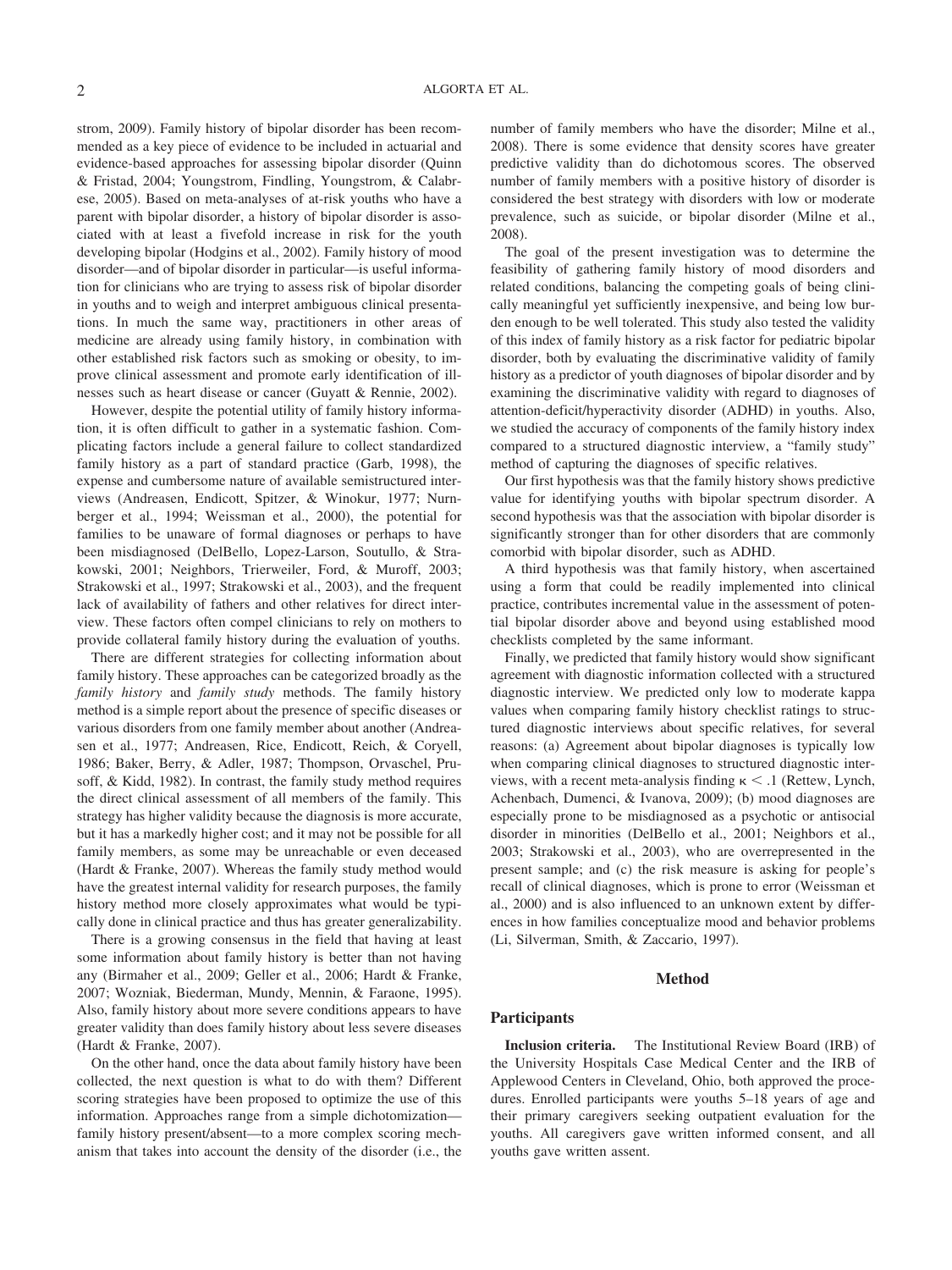**Exclusion criteria.** Families needed to be able to complete questionnaires and interviews in English.

**Demographics and diagnostic presentation.** Participants were 273 families presenting for outpatient evaluation of their youths at either an urban community mental health center or an academic outpatient clinic. Families were mostly low-income, with 90% making less than \$40,000 per year and a median reported income of less than \$15,000 for the primary caregiver. A high school diploma or GED was the median level of education. Seventy-five percent of adult informants were biological mothers, 4% were biological fathers, and the remaining 21% of informants consisted of a variety of other relationships, including grandparents (5.9%), aunts or uncles (3.3%), or foster parents (0.4%). Youths were mostly male ( $n = 173, 63\%$ ) and African American  $(n = 187, 68\%)$ , with an average age of 10.3 (*SD* = 3.6) years.

Diagnostically, 43 youths (16%) were on the bipolar spectrum. Of these, three met criteria for bipolar I, six for bipolar II, 15 for cyclothymic disorder, and 19 for bipolar not otherwise specified. These cases were 56% male, ranged in age from 5 to 17 years  $(M = 10.6, SD = 4.0)$ , and were racially diverse:  $42\%$  identified as African American, 33% as European American, 9% as Hispanic, and 16% as "Other." Diagnoses that are frequently difficult to discern from pediatric bipolar disorder were highly prevalent in the full sample: 64% of youths had ADHD, 41% had oppositionaldefiant disorder (ODD), 31% had a unipolar depressive disorder, and 11% had conduct disorder (CD). In the full sample, the median number of Axis I diagnoses was 4.0, and 4.8 in the cases with bipolar disorder.

#### **Measures**

Parents completed a battery of mood and behavior checklists that included the Mood Disorder Questionnaire–Parent Version (P-MDQ; Wagner et al., 2006). The P-MDQ is a 13-item scale designed to screen bipolar disorder; it resulted in a Cronbach's alpha of .82 in the present sample and an AUROC of .82 for discriminating youths with bipolar versus all other cases.

Embedded at the end of the P-MDQ was the Family Index of Risk for Mood (FIRM). The FIRM contains a total of 25 checkboxes that consist of an array of questions about mental health history (e.g., suicide, depression, mania, hospitalization, or substance use) for each of several relatives (caregiver's grandparents, parents, aunts/uncles, siblings, or children). The FIRM score consisted of the sum of items endorsed for established risk factors related to bipolar disorder. A copy of the FIRM is provided in Appendix A, and it is available for use by the readership. Separate scores also could count the density of family loading for each type of pathology (i.e., percentage of relatives affected with each type of disorder). Internal consistency, commonly measured by Cronbach's alpha, does not appear to be a meaningful concept for this type of instrument (Cicchetti et al., 2006). For example, an uncle's hospitalization would not necessarily be expected to correlate with a sibling's suicidal ideation.

Parents also completed the 2001 version of the Child Behavior Checklist (CBCL; Achenbach & Rescorla, 2001), one of the most widely used instruments in research and clinical work involving child and adolescent mental health. The CBCL includes 118 problem behavior items rated from 0 (*not at all typical of the child*) to 2 (*often typical of the child*). The present study concentrated on the

Externalizing Problems score (8-day test–retest reliability  $r = .92$ , alpha = .94; Achenbach & Rescorla, 2001).

Finally, caregivers also completed the 10-item Mania Scale version of the Parent General Behavior Inventory (PGBI-10M; Youngstrom, Frazier, Demeter, Calabrese, & Findling, 2008). This brief instrument has demonstrated excellent psychometric properties, with a Cronbach's alpha of .92, a 1-month retest reliability of .62, and an AUROC of .85 for discriminating youths with bipolar versus all other cases, similar to an alpha of .93 and AUROC of .83 for the full-length version of the PGBI.

Youth diagnoses. Formal diagnoses were made based on an expert review consensus process including the results of an interview using the Kiddie Schedule for Affective Disorders and Schizophrenia for School-Age Children–Present and Lifetime Version (KSADS-PL; Kaufman et al., 1997) supplemented with the mood modules from the Washington University version to gather additional information about mood symptoms and suicidality (Geller et al., 2001). Highly trained research assistants conducted all semistructured interviews; with the measure demonstrated an item-level  $\kappa \geq .85$  (details about training are provided in an earlier preliminary publication; Youngstrom, Meyers, et al., 2005). Interviewers met with the caregiver and the youth sequentially, reinterviewing each as necessary to resolve reporting discrepancies using clinical judgment. A licensed psychologist reviewed the interviews and assigned final consensus diagnoses, blind to scores on the rating scales. Diagnoses followed the criteria of the *Diagnostic and Statistical Manual of Mental Disorders* (4th ed.; *DSM– IV*; American Psychiatric Association, 2000). Bipolar disorder not otherwise specified typically resulted from youths not showing at least 1-week durations of mania or 4-day durations of hypomanic episodes, rather than having an insufficient number of manic symptoms or low intensity of symptoms. In order to conform with *DSM* criteria, we did not require elated mood or grandiosity (as would be necessary for the research definition of the *narrow phenotype*; Leibenluft, Charney, Towbin, Bhangoo, & Pine, 2003). However, more than 85% of families reported clear occurrences of one or the other, even though irritable mood and aggression were more commonly perceived as the presenting problem.

**Adult diagnoses.** The relative that brought the youth for evaluation completed a direct interview about his or her own mental health history, and the relative repeated the same interview to report on the mental health history of the other biological parent(s) based on the Mini-International Neuropsychiatric Interview (MINI; Sheehan et al., 1998). The MINI is a brief, fully structured diagnostic interview that assesses 17 Axis I disorders, antisocial personality, and suicidality according to *DSM–IV* criteria. Interviews typically were 15–20 min per person. The MINI has demonstrated good validity, with median kappas greater than .63 against other interviews and interrater reliabilities ranging from kappas of .79 to 1.00 (Sheehan et al., 1998).

## **Procedure**

Families completed the informed consent and assent and then worked with an interview team. One interviewer conducted the KSADS, and the other interviewer supervised questionnaire completion and conducted the MINI with the caregiver while the youth was doing the KSADS. Diagnostic interviews were blind to the questionnaire results.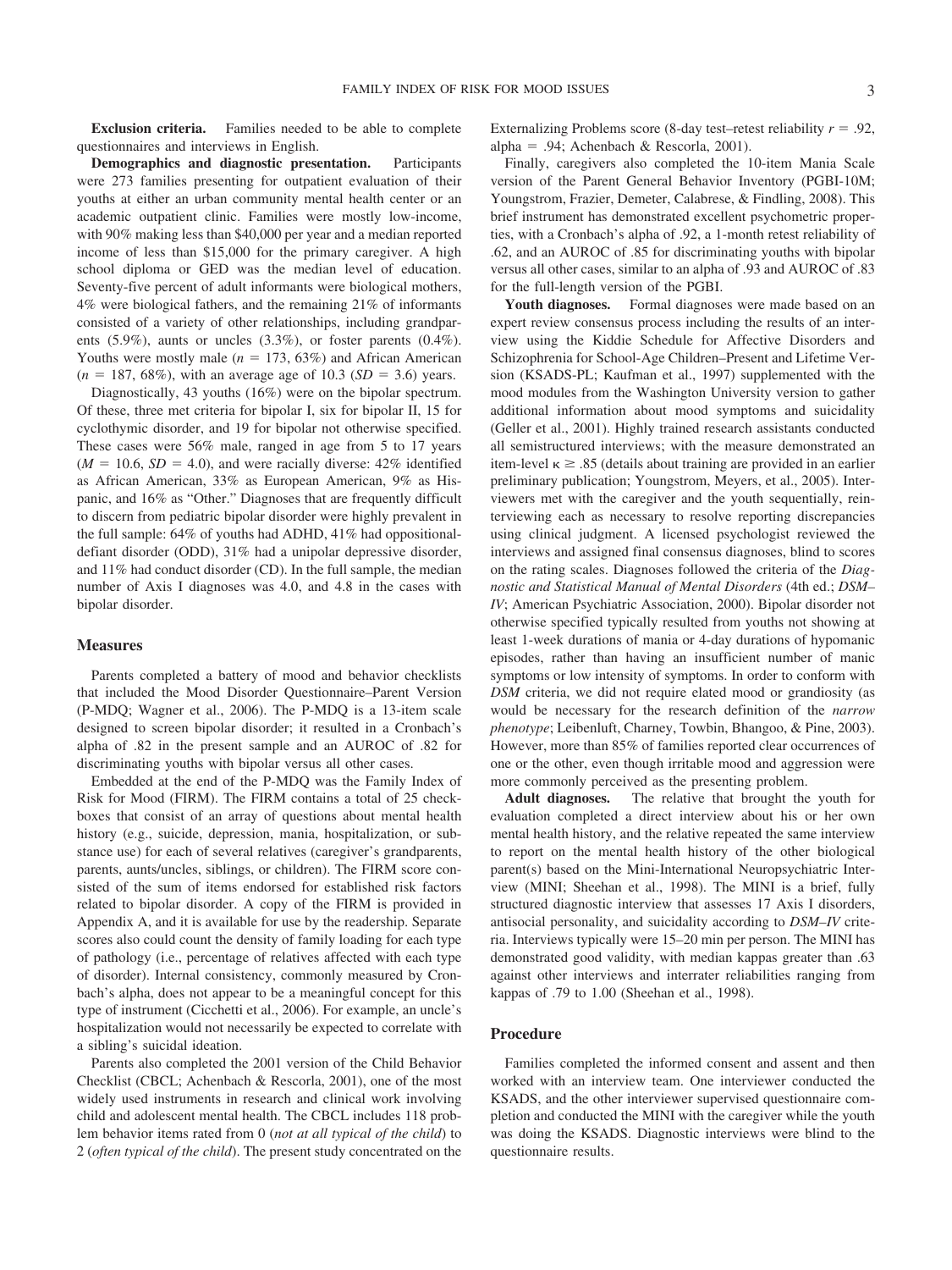# **Data Analyses**

Descriptive analyses evaluated distributions against the assumptions for each the proposed analyses. Receiver operating characteristic (ROC) analyses quantified the sensitivity and specificity across the full range of possible scores, yielding an area under the ROC (AUROC) value where 1.00 would indicate perfect performance and .50 would indicate chance performance of the FIRM when discriminating cases with versus without a bipolar spectrum disorder. A *t* test compared the difference between AUROCs to establish whether one test performed significantly better than the other (Hanley & McNeil, 1983). Logistic regression tested whether the FIRM score provided significant incremental improvement in the prediction of bipolar disorder after controlling for other screening tools. Kappa coefficients quantified the agreement of the FIRM scores about specific relatives with corresponding diagnoses based on the MINI.

#### **Results**

# **Descriptive Analyses of the Family Index of Risk for Mood**

Families completed the FIRM quickly and without difficulty, despite caregivers' highly variable education levels. Eighty-nine percent completed the FIRM without any questions, and only three needed the instrument read to them. There were virtually no missing data on the FIRM (99.9% complete).

When comparing responses from biological mothers versus all other relatives, children accompanied by their mother tended to be slightly younger ( $p = .04$ ) but showed no other significant demographic or diagnostic differences. Mood scores did not differ significantly either, but biological mothers tended to report more family history of mental health problems than did other relatives  $(t = 2.20, p = .02)$ , consistent with the belief that mothers may be better informed historians than are other relatives (Richters, 1992).

The most commonly endorsed family issue in the full sample was alcohol/drug problems, reported for at least one relative in 62% of families, followed by depression problems in 58% of families, manic or bipolar in 42% of families, mental health hospitalization in 37% of families, and suicide in 23% of the families. Twenty-two percent of families did not endorse even one risk factor. Of the families who endorsed one or more risk factors (78%), the mean number of risk factors endorsed was 3.7 (*SD* 3.3).

# **Hypothesis 1: Family Index of Risk for Mood Is Associated With Pediatric Bipolar Diagnoses**

The FIRM Total score was significantly higher when the youths had pediatric bipolar diagnoses versus for the rest of families. Except for alcohol/drug problems, the family risk subscores also were significantly higher in the bipolar group. Effect sizes (Cohen's *d*) ranged from 0.13 to 0.52 (see Table 1).

The number of family risk factors (a simple sum of the number of checks) discriminated cases with research diagnoses of pediatric bipolar disorder from all other cases (AUROC = .63,  $p = .006$ ). No subset of family risk items performed better than the total. Family history of mania showed essentially identical performance  $(AUROC = .60, p = .035).$ 

# **Hypothesis 2: Family Index of Risk for Mood Is Specific to Youth Diagnoses of Mood Disorders**

The FIRM Total score did not show an association with the youths having a diagnosis of ADHD (AUROC = .46,  $p = .355$ ), ODD (AUROC = .50,  $p = .907$ ), or CD (AUROC = .53,  $p =$ .537). The association with bipolar diagnoses was significantly stronger than the association with ADHD, ODD, or CD (*z* values  $> 2.3$ , *p* values  $< .01$ ). Secondary analyses indicated that the FIRM score was related to unipolar depression in the youths (AUROC = .64,  $p < .0005$ ), indicating that the FIRM score reflects risk for mood disorders generally, not just bipolar disorder. When analyses were limited to those with mood disorders, no scales discriminated between youths with unipolar depression versus bipolar disorders.

# **Hypothesis 3: FIRM Scores Have Incremental Value Above Screening Instruments for Identifying Pediatric Bipolar Disorder**

Logistic regressions evaluated whether the FIRM score remained a significant predictor of bipolar diagnoses even after controlling for scores on screening instruments that have previ-

Table 1

*FIRM Scores for Families of Youths With Bipolar Spectrum Diagnoses Compared to the Rest of Outpatient Mental Health Sample*

| FIRM scale              | Nonbipolar<br>$(n = 230) M(SD)$ | Bipolar spectrum<br>$(n = 43) M(SD)$ | Mann-Whitney $z$ | Cohen's $d$ |
|-------------------------|---------------------------------|--------------------------------------|------------------|-------------|
| Suicide                 | 0.2(0.5)                        | 0.5(0.7)                             | $2.71***$        | 0.44        |
| Alcohol/drug            | 1.1(1.2)                        | 1.3(1.2)                             | 0.95             | 0.13        |
| Mental hospitalizations | 0.4(0.7)                        | 0.7(1.0)                             | $2.07*$          | 0.41        |
| Depression              | 1.0(1.1)                        | 1.6(1.4)                             | $2.72***$        | 0.49        |
| Manic                   | 0.6(0.9)                        | 1.1(1.3)                             | $2.37***$        | 0.49        |
| Total score             | 3.4(3.2)                        | 5.2(3.8)                             | $2.77***$        | 0.52        |

*Note.* Significance tests are based on nonparametric Mann-Whitney *z* because of high skew; Cohen's *d* is based on pooled standard deviations; conventional benchmarks for *d* are 0.2 for small, 0.5 for medium, and 0.8 for large effects. FIRM = Family Index of Risk for Mood Issues.  $p < .05$ .  $p < .005$ .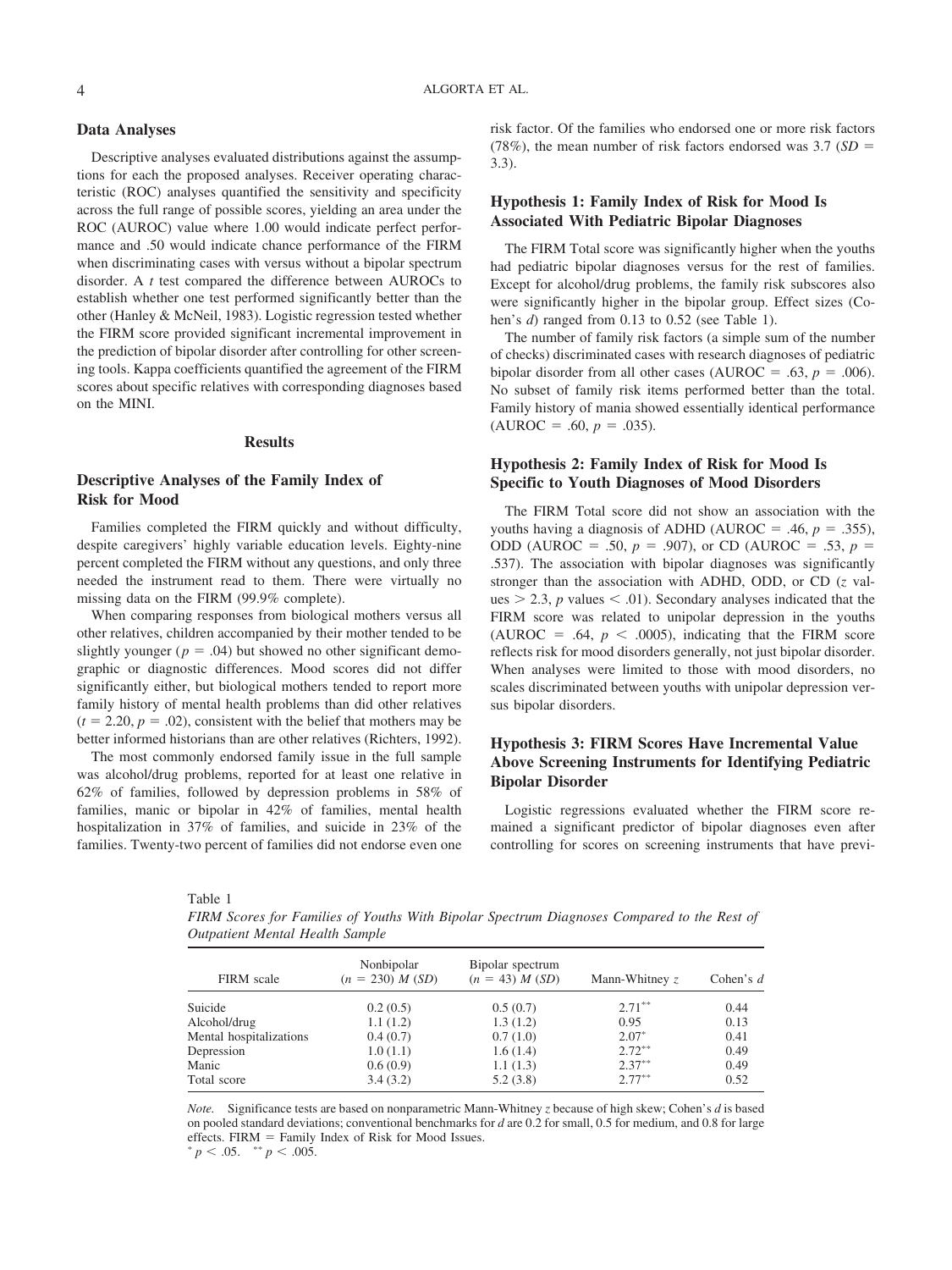ously demonstrated validity in this and other samples. FIRM scores provided a significant improvement in the detection of bipolar cases, whether first adjusting for CBCL Externalizing Problems scores, P-MDQ scores, or PGBI-10M scores (all increments  $p < .05$  for both FIRM Total and FIRM Mania scores, except for FIRM Total  $p = .070$  after controlling for P-MDQ). The regression weights ranged from .09 for the FIRM after controlling for P-MDQ to .14 after controlling for CBCL Externalizing Problems  $(p = .006)$ , with a 1-point increase in the FIRM score increasing the predicted odds ratio of the youth having bipolar disorder by 10% to 15% after controlling for the checklist score. Checklist scores were always highly significant, also making a unique incremental contribution to the prediction of bipolar diagnoses. Detailed results are available as supplemental tables upon request from the authors.

# **Clinical Decision Making With the Family Index of Risk for Mood**

Although logistic regressions provide a good statistical model for evaluating predictors, they are not a practical tool for clinicians to use in evaluating patients (Kraemer, 1992). For this reason, we also evaluated two different approaches for integrating the FIRM into clinical decision making. One approach is to establish cutoff scores and report the diagnostic efficiency statistics associated with each. When combining tests—such as using the FIRM in conjunction with the CBCL, P-MDQ, or PGBI-10M—the tests can be organized sequentially or in tandem. Because the AUROC values for the FIRM by itself are lower than the AUROC values for both Externalizing Problems scores on the CBCL (Youngstrom et al., 2004) and the mania-specific measures such as the P-MDQ and PGBI-10M (Youngstrom, Meyers, et al., 2005), it does not make sense to use the FIRM by itself or as a first line of assessment. Thus we evaluated using FIRM scores as a second, follow-up or in tandem. Using the family risk variable as a supplemental screening tool and considering cases "test positive" if they scored high on either the family risk index (scores of 8 or higher) or a mania screen for the youth (e.g., 8 or more on a parent-completed MDQ) resulted in improved diagnostic efficiency, with the algorithm yielding sensitivity of .58 and specificity of .77 (diagnostic likelihood ratio + [DLR + ] = 2.47, DLR  $-$  =

0.54), and a kappa of .26 ( $p < .00005$ ). Table 2 presents the diagnostic efficiency statistics for the FIRM Total score alone and in combination with either the CBCL Externalizing Problems score using a common rule of thumb of  $T > 70$  or else in tandem with a high score on a mania-specific checklist.

Careful study of Table 2 reveals several things. The number of cases scoring positive for bipolar varied widely depending on the algorithm, from 7% to 60% in the present sample. The kappa between the algorithm and the consensus diagnosis was significant for all approaches (except those using the CBCL), but it was also always modest. The percentage of test positives that actually have bipolar disorder was never higher than 50% in the present sample either. The last column in Table 2 uses Bayes' theorem to project what the positive predictive value of the algorithm would be if it were used in a different setting where bipolar disorder were more rare. As algebra dictates, making bipolar more rare means that a smaller percentage of test positives will have bipolar disorder, further exacerbating the modest performance of all the algorithms.

The second, newer approach involved estimating diagnostic likelihood ratios for different levels of FIRM scores, which clinicians could then combine with other information about the patient to arrive at a revised estimate of risk of bipolar disorder. This approach has been developed in evidence-based medicine (Guyatt & Rennie, 2002) and has started to be applied to other instruments for assessing pediatric bipolar disorder (Youngstrom et al., 2004; Youngstrom & Youngstrom, 2005). In the simple case where the base rate of bipolar disorder is the only prior information available about risk and the FIRM score is the only piece of information added, then the combination of these data points—whether via Bayes' theorem or a probability nomogram—is the positive predictive value. This approach is more flexible than the older, multiple-test sequencing approach. Using the multilevel approach, where likelihoods are estimated for multiple ranges of scores, milks more information from the test result than does a simple high/low dichotomization. The approach also allows combinations of tests that may not yet have been empirically evaluated together, and it also enables projections of scenarios that will occur in clinical practice but may be too rare to empirically examine with parametric statistics.

| Table 2 |  |  |                                                                                        |  |
|---------|--|--|----------------------------------------------------------------------------------------|--|
|         |  |  | Diagnostic Efficiency of Different Algorithms Screening for Pediatric Bipolar Disorder |  |

| Algorithm                         | Sensitivity | Specificity | Test positive<br>rate <sup>a</sup> | к        | <b>PPV</b> | Projected PPV<br>$(5\%$ prevalence) |
|-----------------------------------|-------------|-------------|------------------------------------|----------|------------|-------------------------------------|
| FIRM score of $8+$                | .28         | .89         | .14                                | $.18***$ | .32        | .12                                 |
| P-MDO of $8+$                     | .49         | .84         | .21                                | $.28***$ | .49        | .14                                 |
| CBCL Ext of $70+$                 | .63         | .42         | .59                                | .02      | .15        | .05                                 |
| PGBI-10M of $18+$                 | .19         | .95         | .07                                | $.18***$ | .40        | .17                                 |
| FIRM of $8+$ or P-MDQ of $8+$     | .58         | .77         | .29                                | $.26***$ | .31        | .07                                 |
| FIRM of $8+$ or CBCL Ext of $70+$ | .65         | .65         | .60                                | .03      | .17        | .09                                 |
| FIRM of $8+$ or PGBI-10M of $18+$ | .40         | .40         | .18                                | $.23***$ | .33        | .13                                 |

*Note.* PPV = positive predictive value; FIRM = Family Index of Risk for Mood; P-MDQ = Mood Disorder Questionnaire–Parent Version; CBCL Ext = Externalizing Problems Scale of the Child Behavior Checklist; PGBI-10M = 10-ite <sup>a</sup> Refers to the percentage of the sample that would test positive based on each algorithm. It is also known as the "level" of the test in Kraemer's (1992) terminology.

 $p < .005$ .  $p < .0005$ .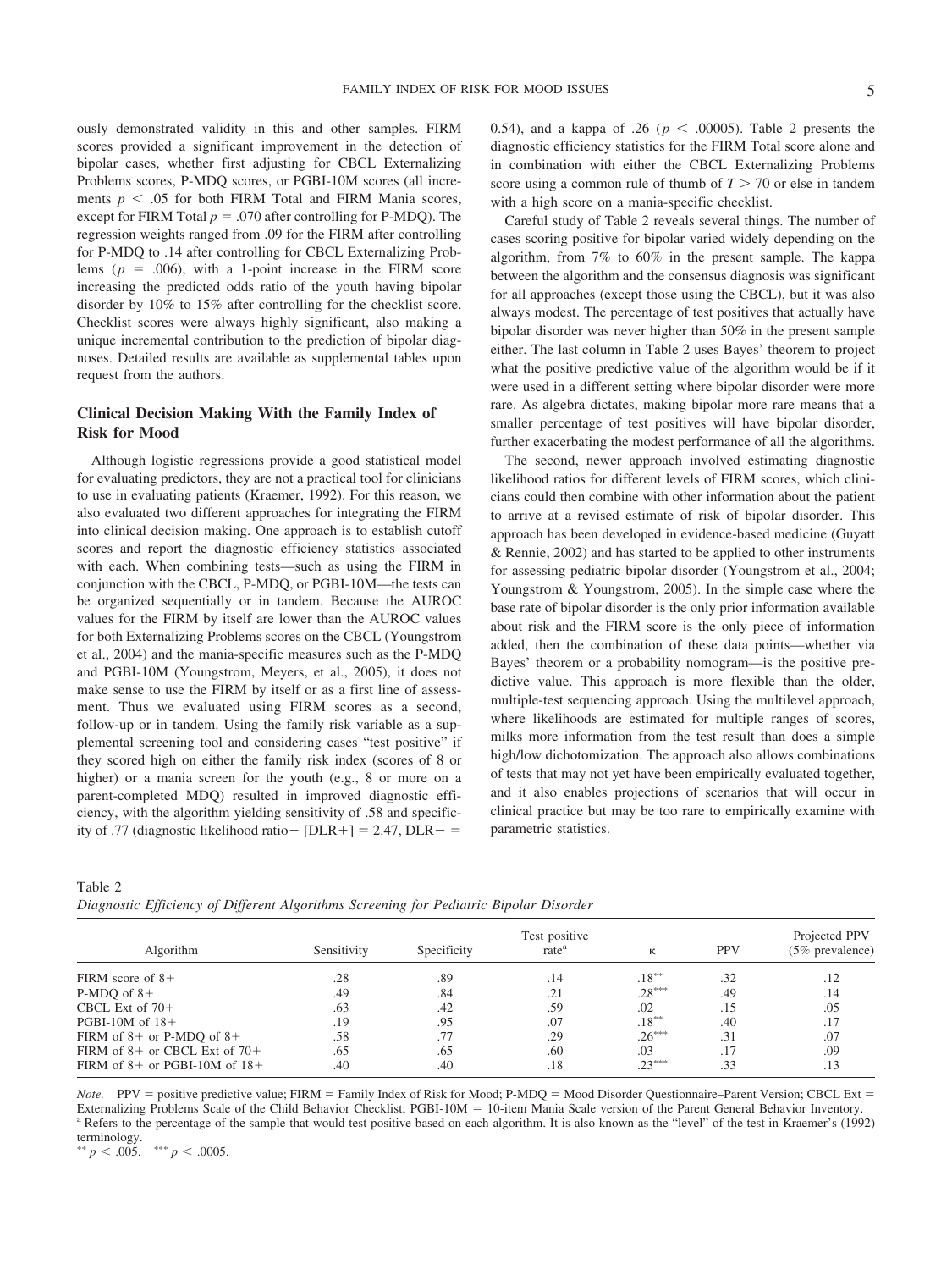Table 3

| Change in Outis of Dipolar Duignosis (Diagnosia: Liketinood Ranos) Dusca on I aminy Inack of Risk for mood (I Hun) Scores |            |            |                                 |                                  |                                                        |                                                             |  |  |
|---------------------------------------------------------------------------------------------------------------------------|------------|------------|---------------------------------|----------------------------------|--------------------------------------------------------|-------------------------------------------------------------|--|--|
| FIRM total<br>score                                                                                                       | Risk level | Sample $%$ | Likelihood ratio<br>for bipolar | Likelihood ratio<br>for any mood | Posterior probability of<br>bipolar $(5\%$ prevalence) | Probability combined with<br>high score on PGBI-10M $(18+)$ |  |  |
| $0 - 2$                                                                                                                   | Low        | 45         | 0.6                             | 0.6                              | .03                                                    | .33                                                         |  |  |
| $3 - 7$                                                                                                                   | Moderate   | 42         |                                 |                                  | .05                                                    | .47                                                         |  |  |
| 8+                                                                                                                        | High       |            |                                 |                                  | .12                                                    | .69                                                         |  |  |

*Change in Odds of Bipolar Diagnosis (Diagnostic Likelihood Ratios) Based on Family Index of Risk for Mood (FIRM) Scores*

*Note.* The sample used to evaluate the diagnostic efficiency was an outpatient mental health sample with 16% prevalence of bipolar spectrum disorder and 100% of youths meeting criteria for some kind of diagnosis. PGBI-10M = 10-item Mania Scale version of the Parent General Behavior Inventory.

Table 3 presents the multilevel likelihood ratios for splitting FIRM scores into low-, moderate-, and high-risk scores and then illustrates the resulting values when combining these with a high score on a specific test (e.g., high score on the PGBI-10M). The pairing of a high-risk FIRM score and a high-risk PGBI-10M score yielded an estimate of 69% probability that the youth has a bipolar diagnosis versus the closest analog estimate from Table 2 being a 33% probability for a high FIRM score or a high PGBI-10M. The use of an *or* strategy will always be less specific than an *and* strategy, allowing more false positives (Guion, 1998; Youngstrom, Findling, & Calabrese, 2003). However, trying to evaluate the *and* strategy using the multitest sequencing approach would run aground as the sample became too shallow to explore the combination of interest: Only seven cases scored high on both measures, failing to meet Kraemer's (1992) rule of thumb for evaluating a medical test.

# **Validity Analyses**

We studied the criterion validity of the scores collected from parents with the FIRM (bipolar, unipolar depression, alcohol and substance abuse) compared to MINI family study method findings about relatives' diagnoses. The kappa between parents' FIRM and MINI for mania or hypomania was  $\kappa = .23$  ( $p < .00005$ ) and for depression,  $\kappa = .26$  ( $p < .00005$ ). For alcohol and substance abuse, kappas were .24 and .21 ( $p < .00005$ ), respectively. When the two approaches disagreed, the MINI identified more cases of bipolar than did the FIRM by a ratio of 2.1 to 1, indicating that the FIRM was more specific than sensitive.

#### **Discussion**

The goal of this article was to evaluate the clinical feasibility and utility of a short checklist to gather information about familial risk for bipolar disorder. Based on the literature about the lag in recognition of bipolar disorder (Hirschfeld, Lewis, & Vornik, 2003; Lish, Dime-Meenan, Whybrow, Price, & Hirschfeld, 1994; Marchand, Wirth, & Simon, 2006) and the frequency with which it goes undiagnosed or misdiagnosed, particularly in minorities (DelBello et al., 2001; Strakowski et al., 2003), the tool included items assessing related characteristics beyond the *DSM–IV* criteria for depression and mania. The brief family history items were well tolerated by families, who answered all items and had little to no difficulty with the reading level and organization of questions. When item scores pertaining to bipolar, depression, and substance use were compared to the results of structured diagnostic interviews for the same relatives, the FIRM showed modest sized but highly significant kappas, consistent with the typical performance of brief family history measures compared to direct interviews (Hardt & Franke, 2007; Roy, Walsh, & Kendler, 1996; Weissman et al., 2000). Also consistent with other measures, the FIRM was more likely to omit cases identified by direct structured interview than to have false positives.

More important, the family history information showed a clinically meaningful association with youth diagnoses of pediatric bipolar disorder (based on strict *DSM–IV* criteria and applied via a semistructured diagnostic interview conducted by highly trained raters). The association between family history and diagnosis appeared to be specific to mood disorders and was not associated with changes in risk of ADHD or disruptive behavior disorders. The value of the FIRM score appeared to be similar for identifying those at risk of mood disorders generally rather that bipolar disorder specifically, although developing a clinical interpretative framework for predicting depression falls outside the scope of this article. Results were consistent with the general pattern of findings from twin studies, where mood disorders show distinct heritability contributions from externalizing problems (Rende & Waldman, 2006) or substance disorders (Kendler et al., 1995). The size of the relationship is also comparable to established benchmarks based on reviews of studies looking at familial risk (DelBello & Geller, 2001; Hodgins et al., 2002): The diagnostic likelihood ratio of 2.5 for high scores on the FIRM is similar to the risk associated with confirmed bipolar disorder in a second-degree relative or a fuzzy history of bipolar (Youngstrom, Findling, et al., 2005).

In addition, the family history information provided incremental validity when predicting bipolar diagnoses, even after controlling for other information provided by the same informant. These analyses provided a strong test of the potential clinical value of adding the FIRM to other assessment strategies. It also is worth noting that these results were found in a sample that contained many characteristics likely to challenge a test's performance. The entire sample had serious enough problems to be seeking services, with high degrees of comorbidity in both the youths and their families. The diagnoses most difficult to tease apart from bipolar (Kim & Miklowitz, 2002) outnumbered the number of cases with bipolar disorder. Furthermore, the majority of the bipolar cases had "spectrum" presentations that often slip past screening tools (Miller, Klugman, Berv, Rosenquist, & Ghaemi, 2004) yet appear to be the more common presentation according to epidemiological studies (Merikangas & Pato, 2009; Van Meter, Moreira, & Youngstrom, 2011). Whereas effect sizes typically shrink when moving from "efficacy" research designs that emphasize internal validity into "effectiveness" settings that emphasize generalizability, the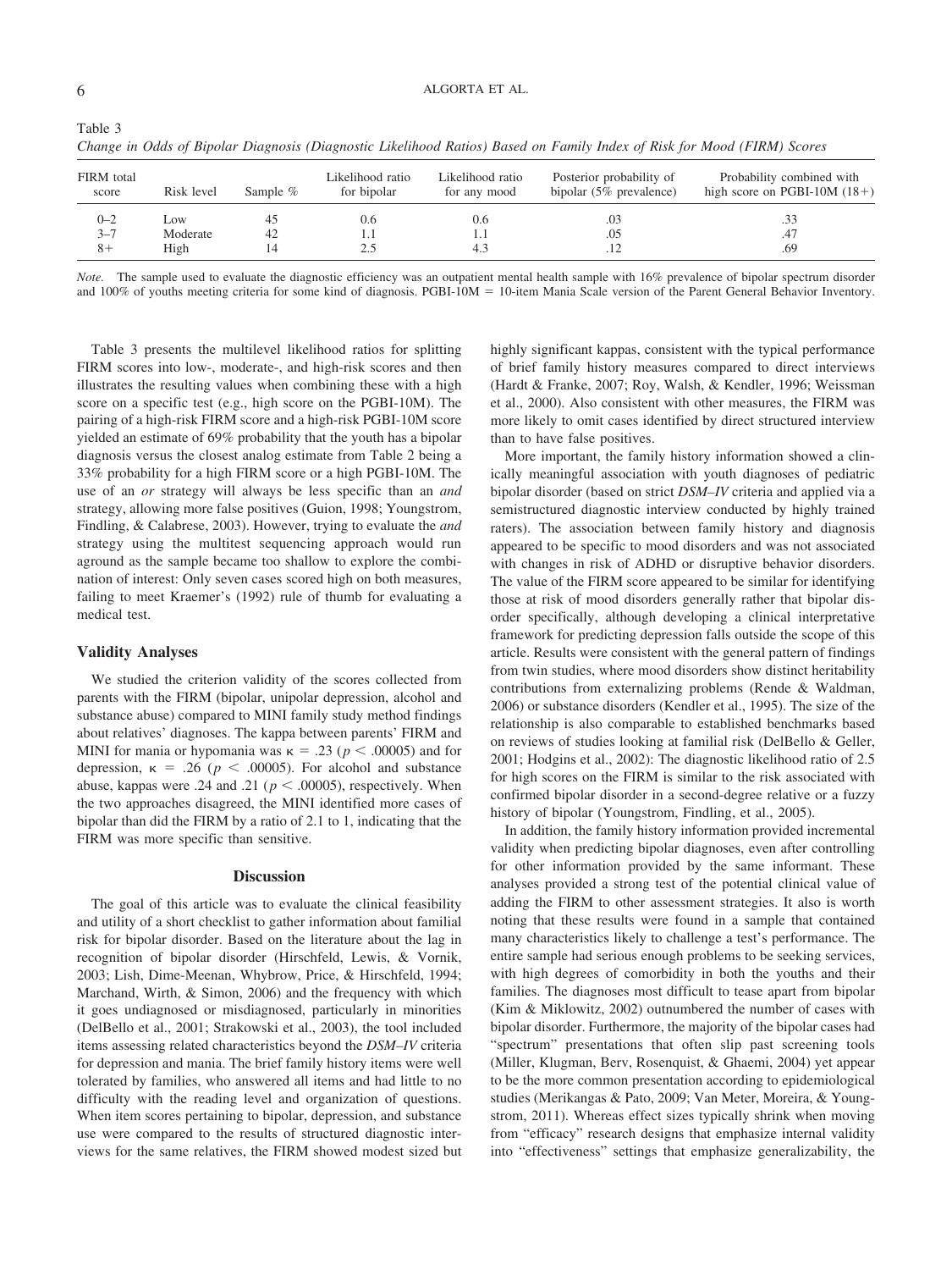present findings are "preshrunk" to the extent that the design incorporated many of the factors that would be typically encountered in clinical applications.

It was interesting to find that the risk index did not improve as a predictor of pediatric bipolar disorder when limited to family history of mania. This could be due to bipolar disorder resulting from the accumulation of multiple nonspecific risk factors (Tsuchiya et al., 2003) or else due to the inaccuracy with which bipolar disorder has been recognized in the past. This could be error in past diagnoses or it could be the product of the mental health literacy (Jorm, 2000) of the caregiver responsible for completing the FIRM. Overall, the findings suggest that even inexpensive and highly simplified methods of gathering family history can help to improve the detection of pediatric bipolar disorder.

Finally, we also investigated how the FIRM might be applied by clinicians, either alone or in combination with other rating scales. We evaluated both a multiple-test sequence and a newer, likelihood ratio/Bayesian approach advocated by evidence-based medicine. Comparison of the two showed that the newer method is more flexible, gleaning more information from the same tests than a simple test positive/negative decision, allowing more choice in terms of test selection and allowing projections to cases encountered in clinical practice. These projections will not be perfect and should be updated or superseded as new data become available, but the Bayesian framework also provides a structure for integrating these updates (Smith, Winkler, & Fryback, 2000) and for generating reasonable estimates with imperfect inputs (Straus, Richardson, Glasziou, & Haynes, 2005). Using these approaches is likely to improve the accuracy of decisions about diagnoses (Rettew et al., 2009), particularly about bipolar disorder in youths (Jenkins, Youngstrom, Washburn, & Youngstrom, 2011). Our recommendation to clinicians would be to combine the FIRM with whatever general intake assessment that they use and to combine the risk information from it and any other risk factors or assessment scales using the nomogram approach to decide whether the patient has low, medium, or high risk of bipolar disorder (Youngstrom, Freeman, & Jenkins, 2009). Further assessment and treatment formulation would then proceed accordingly.

#### **Limitations and Strengths**

As mentioned above, one of the main limitations is that the present sample includes many demographic and clinical characteristics that are likely to reduce the diagnostic performance of the FIRM. It is likely that the performance of the FIRM would be different, and potentially even better, in samples with a different composition (Zhou, Obuchowski, & McClish, 2002). Test developers often use designs that create optimal performance for the measure (Tillman & Geller, 2005), but the performance of these instruments can degrade rapidly under clinically realistic conditions (Youngstrom, Meyers, Youngstrom, Calabrese, & Findling, 2006). It also is possible that a more complicated scoring algorithm, using customized weights for different relatives or varying clinical issues, might further improve performance of the FIRM (Milne et al., 2008). However, these weights are also more likely to be sample-dependent and to shrink upon cross-validation or application in clinical settings. Most important, any family history measure is limited by the knowledge of the informant. For example, adopted children, or mothers who are unaware of the paternal side of the family, will not have the same historical information available. Also, lack of a reported family history does not equate to lack of a family history, due to all of the factors that can undermine the validity of any one person's knowledge of a given family's history.

## **Clinical Implications and Future Directions**

Future research should study how the FIRM and the interpretive approach might apply to other clinical issues, such as depression or ADHD. Studies should also investigate the extent to which education or cultural factors might change the performance of the FIRM, as well as the role of other factors such as family conflict as predictors in their own right. It is reassuring that other evidencebased assessment recommendations have remained robust when generalized to new demographic groups and clinical settings (Jenkins, Youngstrom, Youngstrom, Feeny, & Findling, 2011). Another important angle of study would be whether different family members agree when completing the FIRM and whether it is possible to select which perspective would have the greatest informational value (Vandeleur et al., 2008).

Present results suggest that the FIRM could be applied as part of a comprehensive assessment approach for pediatric bipolar disorder. It is low-cost and low-burden enough to be practical in most clinical settings, and it has demonstrated incremental value even under clinically realistic conditions. A vignette included in Appendix B illustrates how the FIRM score might be integrated with other information within this evidence-based medicine framework to support flexible but accurate evaluation of bipolar disorder in youths. Although a direct family interview would be more accurate (and would yield more powerful information), the FIRM is userfriendly and stands a good chance of being implemented in settings where a direct interview may not be possible. On the other hand, the FIRM is not a good proxy for direct interviews of family members when family history is the main focus, consistent with the findings for other family history screens (Li et al., 1997). Clinicians who are familiar with genograms may want to draw one with the family before asking the parent to complete the FIRM, as this process has increased the yield of useful family history information in other studies (Baker et al., 1987).

#### **References**

- Achenbach, T. M., & Rescorla, L. A. (2001). *Manual for the ASEBA School-Age Forms & Profiles.* Burlington, VT: University of Vermont, Research Center for Children, Youth, & Families.
- American Psychiatric Association. (2000). *Diagnostic and statistical manual of mental disorders* (4th ed., text rev.). Washington, DC: Author.
- Andreasen, N. C., Endicott, J., Spitzer, R. L., & Winokur, G. (1977). The family history method using diagnostic criteria: Reliability and validity. *Archives of General Psychiatry, 34,* 1229 –1235. doi:10.1001/ archpsyc.1977.01770220111013
- Andreasen, N. C., Rice, J., Endicott, J., Reich, T., & Coryell, W. (1986). The family history approach to diagnosis: How useful is it? *Archives of General Psychiatry, 43,* 421– 429. doi:10.1001/archpsyc.1986 .01800050019002
- Axelson, D., Birmaher, B., Strober, M., Gill, M. K., Valeri, S., Chiappetta, L., . . . Keller, M. (2006). Phenomenology of children and adolescents with bipolar spectrum disorders. *Archives of General Psychiatry, 63,* 1139 –1148. doi:10.1001/archpsyc.63.10.1139
- Baker, N. J., Berry, S. L., & Adler, L. E. (1987). Family diagnoses missed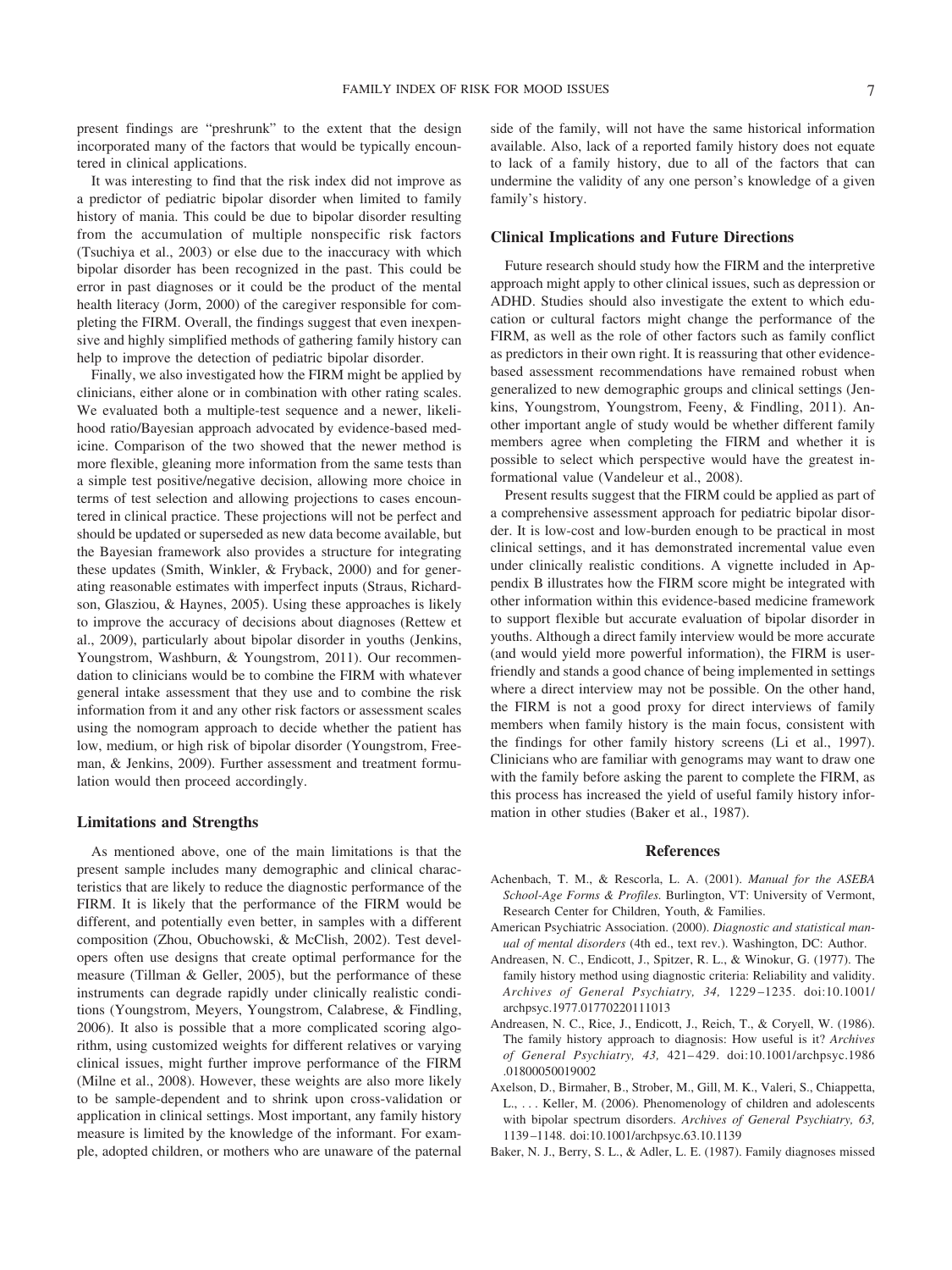on a clinical inpatient service. *American Journal of Psychiatry, 144,*  $630 - 632.$ 

- Birmaher, B., Axelson, D., Monk, K., Kalas, C., Goldstein, B., Hickey, M. B., . . . Brent, D. (2009). Lifetime psychiatric disorders in schoolaged offspring of parents with bipolar disorder: The Pittsburgh Bipolar Offspring Study. *Archives of General Psychiatry, 66,* 287–296. doi: 10.1001/archgenpsychiatry.2008.546
- Cicchetti, D., Bronen, R., Spencer, S., Haut, S., Berg, A., Oliver, P., & Tyrer, P. (2006). Rating scales, scales of measurement, issues of reliability: Resolving some critical issues for clinicians and researchers. *Journal of Nervous and Mental Disease, 194,* 557–564. doi:10.1097/ 01.nmd.0000230392.83607.c5
- DelBello, M. P., & Geller, B. (2001). Review of studies of child and adolescent offspring of bipolar parents. *Bipolar Disorders, 3,* 325–334. doi:10.1034/j. 1399 –5618.2001.30607.x
- DelBello, M. P., Lopez-Larson, M. P., Soutullo, C. A., & Strakowski, S. M. (2001). Effects of race on psychiatric diagnosis of hospitalized adolescents: A retrospective chart review. *Journal of Child and Adolescent Psychopharmacology, 11,* 95–103. doi:10.1089/104454601750143528
- Garb, H. N. (1998). *Studying the clinician: Judgment research and psychological assessment.* Washington, DC: American Psychological Association. doi:10.1037/10299-000
- Geller, B., Tillman, R., Bolhofner, K., Zimerman, B., Strauss, N. A., & Kaufmann, P. (2006). Controlled, blindly rated, direct-interview family study of a prepubertal and early-adolescent bipolar I disorder phenotype: Morbid risk, age at onset, and comorbidity. *Archives of General Psychiatry, 63,* 1130 –1138. doi:10.1001/archpsyc.63.10.1130
- Geller, B., Zimerman, B., Williams, M., Bolhofner, K., Craney, J. L., DelBello, M. P., & Soutullo, C. (2001). Reliability of the Washington University in St. Louis Kiddie Schedule for Affective Disorders and Schizophrenia (WASH-U-KSADS) mania and rapid cycling sections. *Journal of the American Academy of Child & Adolescent Psychiatry, 40,* 450 – 455. doi:10.1097/00004583-200104000-00014
- Guion, R. M. (1998). *Assessment, measurement, and prediction for personnel decisions.* Hillsdale, NJ: Erlbaum.
- Guyatt, G. H., & Rennie, D. (Eds.). (2002). *Users' guides to the medical literature.* Chicago, IL: AMA Press.
- Hanley, J. A., & McNeil, B. J. (1983). A method of comparing the areas under receiver operating characteristic curves derived from the same cases. *Radiology, 148,* 839 – 843.
- Hardt, J., & Franke, P. (2007). Validity, reliability and objectivity of the family history method in psychiatry: A meta-analysis. *European Psychiatry, 22,* 49 –58. doi:10.1016/j.eurpsy.2006.10.003
- Hirschfeld, R. M., Lewis, L., & Vornik, L. A. (2003). Perceptions and impact of bipolar disorder: How far have we really come? Results of the National Depressive and Manic-Depressive Association 2000 Survey of Individuals With Bipolar Disorder. *Journal of Clinical Psychiatry, 64,* 161–174. doi:10.4088/JCP.v64n0209
- Hodgins, S., Faucher, B., Zarac, A., & Ellenbogen, M. (2002). Children of parents with bipolar disorder: A population at high risk for major affective disorders. *Child and Adolescent Psychiatric Clinics of North America, 11,* 533–553. doi:10.1016/S1056-4993(02)00002-0
- Jenkins, M. M., Youngstrom, E. A., Washburn, J. J., & Youngstrom, J. K. (2011). Evidence-based strategies improve assessment of pediatric bipolar disorder by community practitioners. *Professional Psychology: Research and Practice, 42,* 121–129. doi:10.1037/a0022506
- Jenkins, M. M., Youngstrom, E. A., Youngstrom, J. K., Feeny, N. C., & Findling, R. L. (2011). Generalizability of evidence-based assessment recommendations for pediatric bipolar disorder. *Psychological Assessment*. Advance online publication. doi:10.1037/a0025775
- Jorm, A. F. (2000). Mental health literacy: Public knowledge about mental disorders. *British Journal of Psychiatry, 177,* 396 – 401. doi:10.1192/ bjp.177.5.396
- Kaufman, J., Birmaher, B., Brent, D., Rao, U., Flynn, C., Moreci, P., ...

Ryan, N. (1997). Schedule for Affective Disorders and Schizophrenia for School-Age Children–Present and Lifetime Version (K-SADS-PL): Initial reliability and validity data. *Journal of the American Academy of Child & Adolescent Psychiatry, 36,* 980 –988. doi:10.1097/00004583- 199707000-00021

- Kendler, K. S., Walters, E. E., Neale, M. C., Kessler, R. C., Heath, A. C., & Eaves, L. J. (1995). The structure of the genetic and environmental risk factors for six major psychiatric disorders in women: Phobia, generalized anxiety disorder, panic disorder, bulimia, major depression, and alcoholism. *Archives of General Psychiatry, 52,* 374 –383. doi: 10.1001/archpsyc.1995.03950170048007
- Kim, E. Y., & Miklowitz, D. J. (2002). Childhood mania, attention deficit hyperactivity disorder and conduct disorder: A critical review of diagnostic dilemmas. *Bipolar Disorders, 4,* 215–225. doi:10.1034/j.1399- 5618.2002.01191.x
- Kraemer, H. C. (1992). *Evaluating medical tests: Objective and quantitative guidelines.* Newbury Park, CA: Sage.
- Leibenluft, E., Charney, D. S., Towbin, K. E., Bhangoo, R. K., & Pine, D. S. (2003). Defining clinical phenotypes of juvenile mania. *American Journal of Psychiatry, 160,* 430 – 437. doi:10.1176/appi.ajp.160.3.430
- Lewinsohn, P. M., Klein, D. N., & Seeley, J. (2000). Bipolar disorder during adolescence and young adulthood in a community sample. *Bipolar Disorders, 2,* 281–293. doi:10.1034/j.1399-5618.2000.20309.x
- Li, G., Silverman, J. M., Smith, C. J., & Zaccario, M. L. (1997). Validity of the family history method for identifying schizophrenia-related disorders. *Psychiatry Research, 70,* 39 – 48. doi:10.1016/S0165- 1781(97)03120-X
- Lish, J. D., Dime-Meenan, S., Whybrow, P. C., Price, R. A., & Hirschfeld, R. M. (1994). The National Depressive and Manic-Depressive Association (DMDA) survey of bipolar members. *Journal of Affective Disorders, 31,* 281–294. doi:10.1016/0165-0327(94)90104-X
- Marchand, W. R., Wirth, L., & Simon, C. (2006). Delayed diagnosis of pediatric bipolar disorder in a community mental health setting. *Journal of Psychiatric Practice, 12,* 128 –133. doi:10.1097/00131746- 200603000-00011
- Merikangas, K. R., & Pato, M. (2009). Recent developments in the epidemiology of bipolar disorder in adults and children: Magnitude, correlates and future directions. *Clinical Psychology: Science and Practice, 16,* 121–133. doi:10.1111/j.1468-2850.2009.01152.x
- Miller, C. J., Klugman, J., Berv, D. A., Rosenquist, K. J., & Ghaemi, S. N. (2004). Sensitivity and specificity of the Mood Disorder Questionnaire for detecting bipolar disorder. *Journal of Affective Disorders, 81,* 167– 171. doi:10.1016/S0165-0327(03)00156-3
- Milne, B. J., Moffitt, T. E., Crump, R., Poulton, R., Rutter, M., Sears, M. R., . . . Caspi, A. (2008). How should we construct psychiatric family history scores? A comparison of alternative approaches from the Dunedin Family Health History Study. *Psychological Medicine, 38,* 1793– 1802. doi:10.1017/S0033291708003115
- Neighbors, H. W., Trierweiler, S. J., Ford, B. C., & Muroff, J. R. (2003). Racial differences in *DSM* diagnosis using a semi-structured instrument: The importance of clinical judgment in the diagnosis of African Americans. *Journal of Health and Social Behavior, 44,* 237–256. doi:10.2307/ 1519777
- Nurnberger, J. I., Jr., Blehar, M. C., Kaufmann, C. A., York-Cooler, C., Simpson, S. G., Harkavy-Friedman, J., . . . Reich, T. (1994). Diagnostic interview for genetic studies: Rationale, unique features, and training. *Archives of General Psychiatry, 51,* 849 – 859. doi:10.1001/archpsyc .1994.03950110009002
- Quinn, C. A., & Fristad, M. A. (2004). Defining and identifying early onset bipolar spectrum disorder. *Current Psychiatry Reports, 6,* 101–107. doi:10.1007/s11920-004-0049-1
- Rende, R., & Waldman, I. (2006). Behavioral & molecular genetics and developmental psychopathology. In D. Cicchetti & D. J. Cohen (Eds.),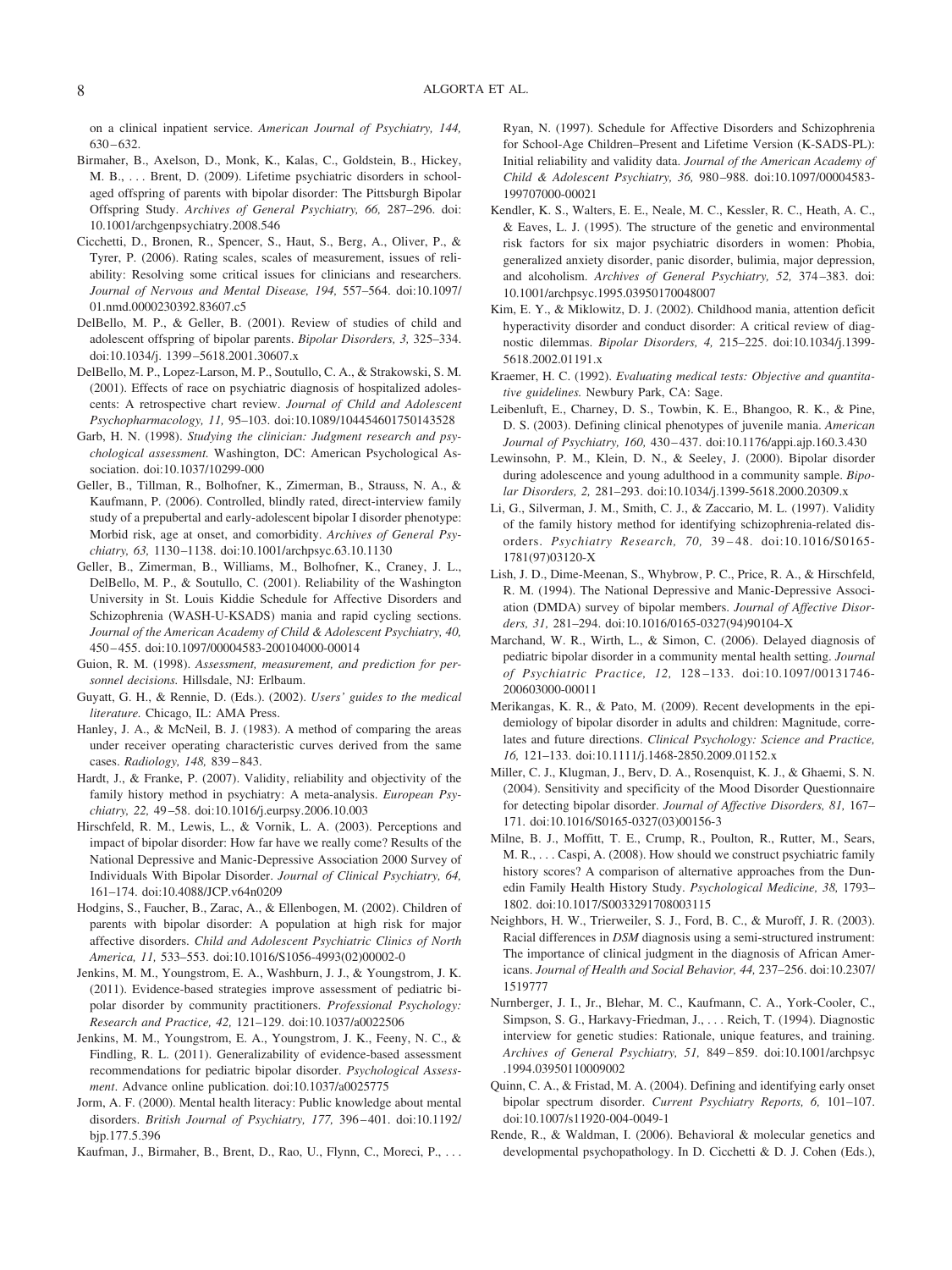*Developmental psychopathology: Developmental neuroscience* (2nd ed., Vol. 2, pp. 427– 464). Hoboken, NJ: Wiley.

- Rettew, D. C., Lynch, A. D., Achenbach, T. M., Dumenci, L., & Ivanova, M. Y. (2009). Meta-analyses of agreement between diagnoses made from clinical evaluations and standardized diagnostic interviews. *International Journal of Methods in Psychiatric Research, 18,* 169 –184. doi:10.1002/mpr.289
- Richters, J. E. (1992). Depressed mothers as informants about their children: A critical review of the evidence for distortion. *Psychological Bulletin, 112,* 485– 499. doi:10.1037/0033-2909.112.3.485
- Roy, M.-A., Walsh, D., & Kendler, K. S. (1996). Accuracies and inaccuracies of the family history method: A multivariate approach. *Acta Psychiatrica Scandinavica, 93,* 224 –234. doi:10.1111/j.1600- 0447.1996.tb10639.x
- Sheehan, D. V., Lecrubier, Y., Sheehan, K. H., Amorim, P., Janavs, J., Weiller, E., ... Dunbar, G. C. (1998). The Mini-International Neuropsychiatric Interview (M.I.N.I.): The development and validation of a structured diagnostic psychiatric interview for *DSM–IV* and ICD-10. *Journal of Clinical Psychiatry, 59,* 22–33. doi:10.4088/ JCP.09m05305whi
- Smith, J. E., Winkler, R. L., & Fryback, D. G. (2000). The first positive: Computing positive predictive value at the extremes. *Annals of Internal Medicine, 132,* 804 – 809.
- Smoller, J. W., & Finn, C. T. (2003). Family, twin, and adoption studies of bipolar disorder. *American Journal of Medical Genetics Part C: Seminars in Medical Genetics, 123*C, 48 –58. doi:10.1002/ajmg.c.20013
- Strakowski, S. M., Hawkins, J. M., Keck, P. E., Jr., McElroy, S. L., West, S. A., Bourne, M. L., . . . Tugrul, K. C. (1997). The effects of race and information variance on disagreement between psychiatric emergency service and research diagnoses in first-episode psychosis. *Journal of Clinical Psychiatry, 58,* 457– 463. doi:10.4088/JCP.v58n1010a
- Strakowski, S. M., Keck, P. E., Jr., Arnold, L. M., Collins, J., Wilson, R. M., Fleck, D. E., . . . Adebimpe, V. R. (2003). Ethnicity and diagnosis in patients with affective disorders. *Journal of Clinical Psychiatry, 64,* 747–754. doi:10.4088/JCP.v64n0702
- Straus, S. E., Richardson, W. S., Glasziou, P., & Haynes, R. B. (2005). *Evidence-based medicine: How to practice and teach EBM* (3rd ed.). New York, NY: Churchill Livingstone.
- Thompson, W. D., Orvaschel, H., Prusoff, B. A., & Kidd, K. K. (1982). An evaluation of the family history method for ascertaining psychiatric disorders. *Archives of General Psychiatry, 39,* 53–58. doi:10.1001/ archpsyc.1982.04290010031006
- Tillman, R., & Geller, B. (2005). A brief screening tool for a prepubertal and early adolescent bipolar disorder phenotype. *American Journal of Psychiatry, 162,* 1214 –1216. doi:10.1176/appi.ajp.162.6.1214
- Tsuchiya, K. J., Byrne, M., & Mortensen, P. B. (2003). Risk factors in relation to an emergence of bipolar disorder: A systematic review. *Bipolar Disorders, 5,* 231–242. doi:10.1034/j.1399-5618.2003.00038.x
- Vandeleur, C. L., Rothen, S., Jeanpratre, N., Lustenberger, Y., Gamma, F., Ayer, E., ... Preisig, M. (2008). Inter-informant agreement and prevalence estimates for substance use disorders: Direct interview versus family history method. *Drug and Alcohol Dependence*, 92, 9-19. doi: 10.1016/j.drugalcdep.2007.05.023
- Van Meter, A. R., Moreira, A. L. R., & Youngstrom, E. A. (2011). Meta-analysis of epidemiological studies of pediatric bipolar disorder. *Journal of Clinical Psychiatry, 72,* 1250 –1256. doi:10.4088/ JCP.10m06290
- Wagner, K. D., Hirschfeld, R., Findling, R. L., Emslie, G. J., Gracious, B., & Reed, M. (2006). Validation of the Mood Disorder Questionnaire for

Bipolar Disorders in Adolescents. *Journal of Clinical Psychiatry, 67,* 827– 830. doi:10.4088/JCP.v67n0518

- Weissman, M. M., Wickramaratne, P., Adams, P., Wolk, S., Verdeli, H., & Olfson, M. (2000). Brief screening for family psychiatric history: The Family History Screen. *Archives of General Psychiatry, 57, 675*-682. doi:10.1001/archpsyc.57.7.675
- Wozniak, J., Biederman, J., Mundy, E., Mennin, D., & Faraone, S. V. (1995). A pilot family study of childhood-onset mania. *Journal of the American Academy of Child & Adolescent Psychiatry, 34,* 1577–1583. doi:10.1097/00004583-199512000-00007
- Youngstrom, E. A. (2009). Definitional issues in bipolar disorder across the life cycle. *Clinical Psychology: Science and Practice, 16,* 140 –160. doi:10.1111/j.1468-2850.2009.01154.x
- Youngstrom, E. A., & Duax, J. (2005). Evidence-based assessment of pediatric bipolar disorder, Part I: Base rate and family history. *Journal of the American Academy of Child & Adolescent Psychiatry, 44,* 712– 717. doi:10.1097/01.chi.0000162581.87710.bd
- Youngstrom, E. A., Findling, R. L., & Calabrese, J. R. (2003). Who are the comorbid adolescents? Agreement between psychiatric diagnosis, parent, teacher, and youth report. *Journal of Abnormal Child Psychology, 31,* 231–245. doi:10.1023/A:1023244512119
- Youngstrom, E. A., Findling, R. L., Calabrese, J. R., Gracious, B. L., Demeter, C., DelPorto Bedoya, D., & Price, M. (2004). Comparing the diagnostic accuracy of six potential screening instruments for bipolar disorder in youths aged 5 to 17 years. *Journal of the American Academy of Child & Adolescent Psychiatry, 43,* 847– 858. doi:10.1097/ 01.chi.0000125091.35109.1e
- Youngstrom, E. A., Findling, R. L., Youngstrom, J. K., & Calabrese, J. R. (2005). Toward an evidence-based assessment of pediatric bipolar disorder. *Journal of Clinical Child and Adolescent Psychology, 34,* 433– 448. doi:10.1207/s15374424jccp3403\_4
- Youngstrom, E. A., Frazier, T. W., Demeter, C., Calabrese, J. R., & Findling, R. L. (2008). Developing a 10-item mania scale from the Parent General Behavior Inventory for Children and Adolescents. *Journal of Clinical Psychiatry, 69,* 831– 839.
- Youngstrom, E. A., Freeman, A. J., & Jenkins, M. M. (2009). The assessment of children and adolescents with bipolar disorder. *Child and Adolescent Psychiatry Clinics of North America, 18,* 353–390. doi: 10.1016/j.chc.2008.12.002
- Youngstrom, E., Meyers, O., Demeter, C., Youngstrom, J., Morello, L., Piiparinen, R., . . . Findling, R. L. (2005). Comparing diagnostic checklists for pediatric bipolar disorder in academic and community mental health settings. *Bipolar Disorders, 7,* 507–517. doi:10.1111/j.1399- 5618.2005.00269.x
- Youngstrom, E., Meyers, O., Youngstrom, J. K., Calabrese, J. R., & Findling, R. L. (2006). Comparing the effects of sampling designs on the diagnostic accuracy of eight promising screening algorithms for pediatric bipolar disorder. *Biological Psychiatry, 60,* 1013–1019. doi:10.1016/ j.biopsych.2006.06.023
- Youngstrom, E., Van Meter, A., & Algorta, G. P. (2010). The bipolar spectrum: Myth or reality? *Current Psychiatry Reports, 12,* 479 – 489. doi:10.1007/s11920-010-0153-3
- Youngstrom, E. A., & Youngstrom, J. K. (2005). Evidence-based assessment of pediatric bipolar disorder, Part 2: Incorporating information from behavior checklists. *Journal of the American Academy of Child & Adolescent Psychiatry, 44,* 823– 828. doi:10.1097/ 01.chi.0000164589.10200.a4
- Zhou, X.-H., Obuchowski, N. A., & McClish, D. K. (2002). *Statistical methods in diagnostic medicine.* New York, NY: Wiley.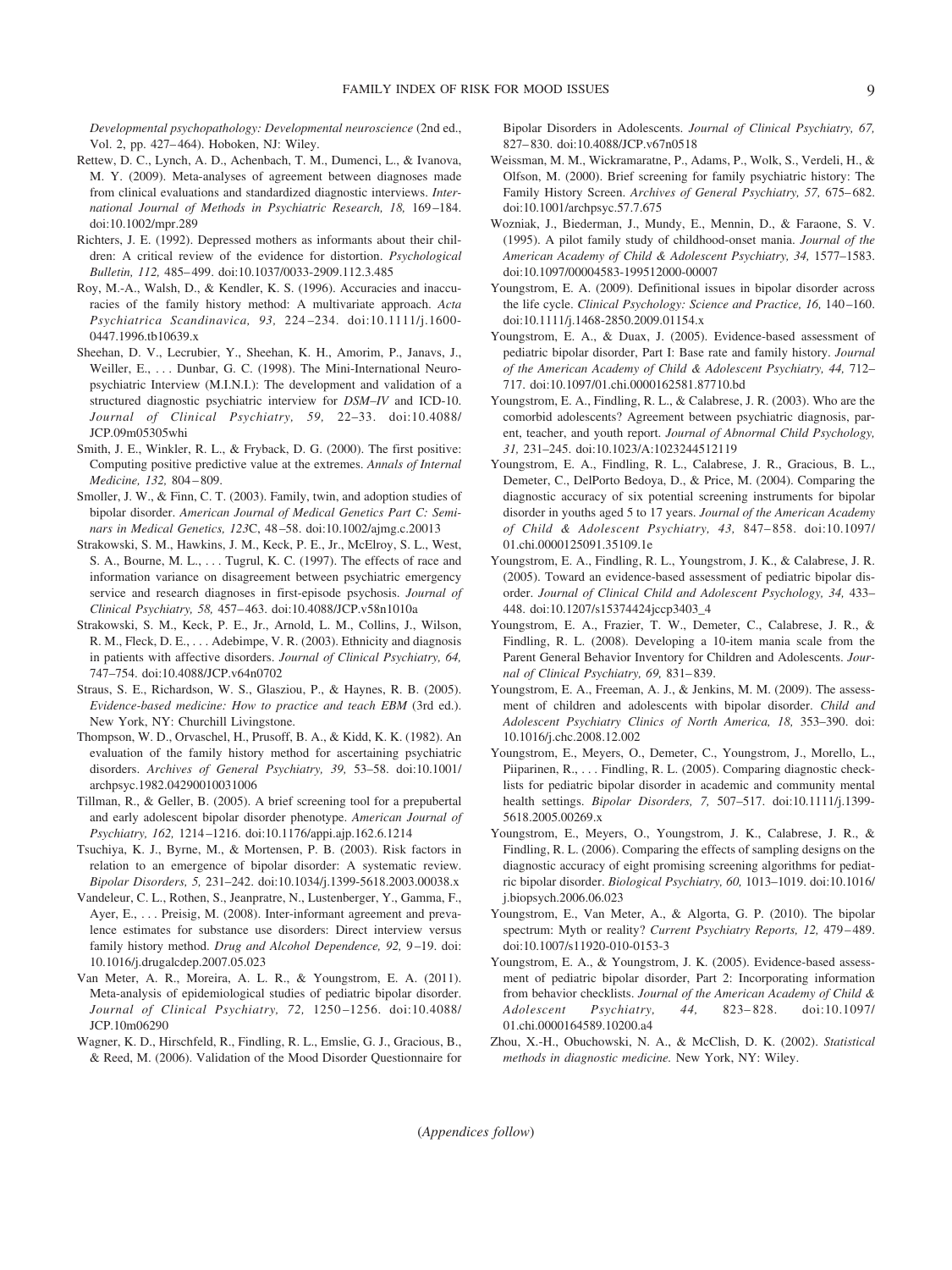# 10 ALGORTA ET AL.

# **Appendix A**

## **Family Index of Risk for Mood (FIRM)**

Please indicate whether any of your (blood) relatives have had any of these concerns:

|                                                                            | Grandparents                 | Parents | Aunts/Uncles | Brothers/Sisters | Children <sup>a</sup> |
|----------------------------------------------------------------------------|------------------------------|---------|--------------|------------------|-----------------------|
| Suicide<br>Alcohol/Drug Problems<br>Mental Hospital<br>Depression Problems |                              |         |              |                  |                       |
| Manic or Bipolar                                                           |                              |         |              |                  |                       |
| <sup>a</sup> Other than the child in this study.                           |                              |         |              |                  |                       |
| Has a health professional ever told you that you have manic-depressive     | illness or bipolar disorder? |         |              | <b>Yes</b>       | No                    |

# **Appendix B**

# **Vignette Illustrating the Use of the Family Index of Risk for Mood as Part of a Clinical Evaluation**

Lena is a 12-year-old African American girl who was evaluated in a community mental health center for concerns about her social and emotional functioning. She has been doing more poorly in school this past fall and is extremely irritable and argumentative at home. In order to gain some context for the problems that worried her family and the school staff, Lena's mother sought an outpatient mental health evaluation. As part of the standard intake procedure, the mother completed the Child Behavior Checklist (CBCL; Achenbach & Rescorla, 2001) and the Family Index of Risk for Mood issues (FIRM), the brief family screen described in the article. The CBCL indicated a *T* score of 70 on the Externalizing Problems Scale, reflecting a clinically elevated level of aggressive and rule-breaking behavior compared to other girls of similar age. The total FIRM score was 12, due to heavy family history of severe problems—including suicide, bipolar disorder, and drug/ alcohol history in an uncle.

At this early stage, the clinician has not spent any additional time with the family, nor has the family added any other assessment tools or evaluations. There are three key pieces of information relevant to Lena's probability of having a bipolar spectrum disorder: (a) Her problems are bringing her to an outpatient clinic, (b) she has an elevated CBCL Externalizing Problems score, and (c) her FIRM score is high. Depending on the setting, between 5% and 15% of new referrals to outpatient mental health clinics are likely to be on the bipolar spectrum. The clinician elects to start with a 6% probability, based on published recommendations and on the recent pattern of referrals. The clinician decides to use the recommended evidence-based medicine procedure—a probability nomogram—to integrate the initial screening results. Based on

published benchmarks, the CBCL Externalizing Problems score increases the likelihood of a bipolar disorder by 1.5 times, and the FIRM score increases the likelihood by 2.5 times. Combining these pieces of information using a probability nomogram (http:// www.cebm.net/index.aspx?o=1043; Guyatt & Rennie, 2002; Youngstrom & Duax, 2005; Youngstrom et al., 2009) yields a combined probability of 19%— bipolar disorder may not be likely, but there are warning signs that warrant further investigation. Diagnostic likelihood ratios are changes in the odds of a diagnosis, not linear changes in probability of the diagnosis. The probability nomogram saves the clinician several steps when compared to calculating the change in probability directly. The algebraic steps involved include the following: (a) convert the prior probability to prior odds, (b) multiply the odds by the diagnostic likelihood ratio of the test or risk factor, and then (c) convert the revised odds back into a probability. When more than one diagnostic likelihood ratio is available simultaneously, it is more convenient to multiply the diagnostic likelihood ratios and then enter the product in the nomogram or calculator, rather than iterate through the steps sequentially with each likelihood ratio; algebraically the final result will be the same.

The clinician decides to have the mother complete a specialized mania scale, the Parent General Behavior Inventory–Mania 10- Item version (PGBI-10M; Youngstrom et al., 2008). This is also brief and in the public domain, again taking little time and adding no cost to the evaluation. The score comes back a 19, highly elevated. Consulting with the benchmarks shows that this increases the likelihood of a bipolar disorder by 7.5, substantially more worrisome than the score on the CBCL. Recommended practice is

(*Appendices continue*)